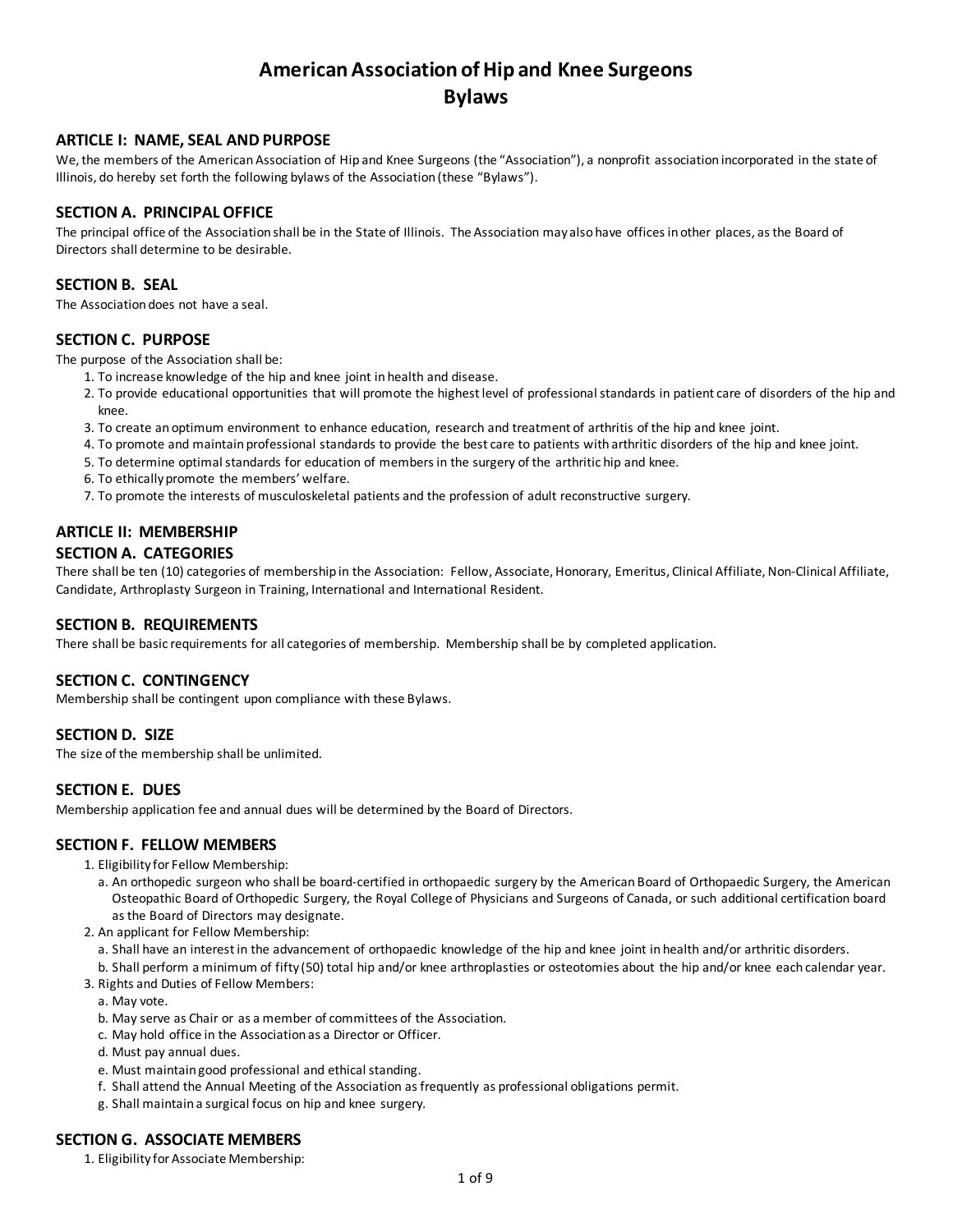- a. An orthopaedic surgeon who does not qualify for Fellow status and has an interest in the advancement of orthopaedic knowledge of the hip and knee joint in health and/or arthritic disorders.
- 2. An applicant for Associate Membership:
- a. Shall regularly perform total hip and/or knee arthroplasties or osteotomies about the hip and/or knee each calendar year.
- 3. Rights and Duties of Associate Members:

a. May vote.

- b. May serve on committees of the Association, but not as Chair.
- c. May not hold office in the Association as a Director or Officer.
- d. Must pay annual dues.
- e. Must maintain good professional and ethical standing in their community.

# **SECTION H. HONORARY MEMBERS**

- 1. Eligibility for Honorary Membership:
	- a. Honorary members shall be individuals whom the Association deems worthy of special acknowledgment due to notable contributions in the advancement of knowledge of the hip and knee joint in health and/or disease, or because of long-standing or special interest in or service to the Association.
- 2. Rights and Duties of Honorary Members:

a. May not vote.

- b. May not hold office in the Association.
- c. May not serve on committees of the Association or attend business meetings of the Association.
- d. May attend educational or scientific meetings of the Association.
- e. May, but are not required to, pay dues, an initiation fee or assessments.

# **SECTION I. EMERITUS MEMBERS**

- 1. Eligibility for Emeritus Membership:
	- a. Fellow, Associate, Clinical Affiliate, Non-Clinical Affiliate or International Members who have curtailed clinical and/or scientific activities due to illness, disability, and/or retirement may request Emeritus status, subject to the approval of the Board of Directors.
- 2. Rights and Duties of Emeritus Members:
	- a. May not vote.
	- b. May not hold office in the Association.
	- c. May serve on committees of the Association, but not as Chair.
	- d. May attend business meetings of the Association as a non-voting participant.
	- e. May attend educational and scientific meetings of the Association.
	- f. May, but are not required to, pay dues or assessments.

# **SECTION J. CLINICAL AFFILIATE MEMBERS**

- 1. Eligibility for Clinical Affiliate Membership:
- a. Individuals who are Allied Health Professionals(e.g., PA, PA-C, NP, RN or APRN).
- 2. An applicant for Clinical Affiliate Membership:
	- a. Shall be involved with hip and knee surgeons.
	- b. Shall have an interest in the advancement of orthopaedic knowledge of the hip and knee joint in health and/or arthritic disorders.
- 3. Rights and Duties of Clinical Affiliate Members:
	- a. May not vote.
	- b. May not hold office in the Association.
	- c. May serve on committees of the Association, but not as Chair.
	- d. May attend business meetings of the Association as a non-voting participant.
	- e. Must pay annual dues.
	- f. Must maintain good professional and ethical standards.

#### **SECTION K. NON-CLINICAL AFFILIATE MEMBERS**

- 1. Eligibility for Non-Clinical Affiliate Membership:
- a. Individuals who do not qualify for Fellow or Associate membership.
- 2. An applicant for Non-Clinical Affiliate Membership:
	- a. Shall be involved with hip and knee surgeons (e.g., Researcher, Engineer, Scientist, Hospital Administrator or Practice Manager).
	- b. Shall be notable for contributions in advancement of knowledge of hip and knee joints in health and disease or shall have demonstrated long-standing special interest or service to the Association.
	- c. Shall have an interest in the advancement of orthopaedic knowledge of the hip and knee joint in health and/or arthritic disorders.
- 3. Rights and Duties of Non-Clinical Affiliate Members:
- a. May not vote.
- b. May not hold office in the Association.
- c. May serve on committees of the Association, but not as Chair.
- d. May attend business meetings of the Association as a non-voting participant.
- e. Must pay annual dues.
- f. Must maintain good professional and ethical standards.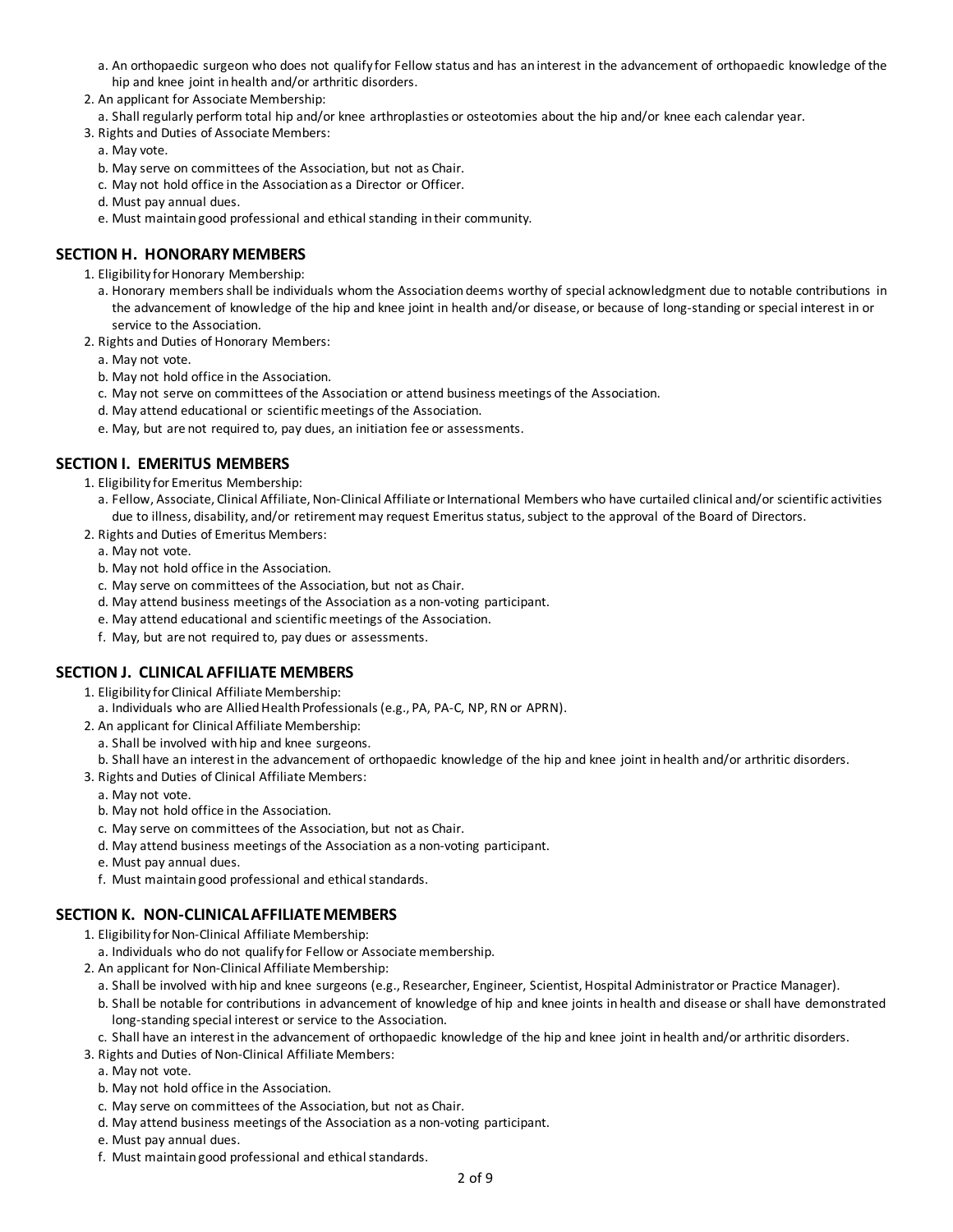# **SECTION L. CANDIDATE MEMBERS**

- 1. Eligibility for Candidate Membership:
- a. Membership in this category shall be for no more than two (2) years, after which the Candidate Member must request approval to become a Fellow or Associate Member and fulfill the requirements of that category in order to continue membership in the Association.
- 2. An applicant for Candidate Membership:
	- a. Shall be board-eligible in orthopaedic surgery.
	- b. Shall have an interest in the advancement of orthopaedic knowledge of the hip and knee joint in health and/or arthritic disorders.
	- c. Shall have a reference from an AAHKS Fellow Member.
- 3. Rights and Duties of Candidate Members:
	- a. May attend business meetings of the Association as a non-voting participant.
	- b. May serve as a voting member on committees of the Association, or as chair of a committee whose majority of members are Candidate and/or Arthroplasty Surgeon in Training members.
	- c. May not hold office in the Association.
	- d. Must pay discounted annual dues. Eligibility for discounted annual dues may continue for up to two (2) years, until the Candidate Member is able to generate enough cases to qualify and is approved for Fellow or Associate Membership status in the Association.
	- e. Must maintain good professional and ethical standing in the community.
	- f. Are encouraged to attend educational and scientific meetings of the Association at a discounted registration fee.

# **SECTION M. ARTHROPLASTY SURGEON IN TRAINING MEMBERS**

- 1. Eligibility for Arthroplasty Surgeon in Training Membership:
	- a. Must be participating in a U.S. or Canadian orthopaedic residency or fellowship training program.
	- b. Membership in this category shall be for no more than six (6) years, after which the Arthroplasty Surgeon in Training Member must request approval to become a Candidate Member and fulfill the requirements of that category in order to continue membership in the Association.
- 2. An applicant for Arthroplasty Surgeon in Training Membership:
	- a. Shall have an interest in the advancement of orthopaedic knowledge of the hip and knee joint in health and/or arthritic disorders.
	- b. Shall have a reference from the applicant's Resident or Fellowship Program Director, or from an AAHKS Fellow Member.
- 3. Rights and Duties of Arthroplasty Surgeon in Training Members:
	- a. May attend business meetings of the Association as a non-voting participant.
	- b. May serve as a voting member on committees of the Association, but not as chair.
	- c. May not hold office in the Association.
	- d. Must pay discounted annual dues. Eligibility for discounted annual dues may continue for up to six (6) years, until the member is approved for Candidate Membership status in the Association. The Board of Directors may waive or further reduce dues for applicants from Fellowship Programs that participate in a Universal Fellowship Match approved by the Association.
	- e. Must maintain good professional and ethical standing in the community.
	- f. Are encouraged to attend educational and scientific meetings of the Association at a discounted registration fee.

# **SECTION N. INTERNATIONAL MEMBERS**

- 1. Eligibility for International Membership:
	- a. An orthopaedic surgeon who has an interest in the advancement of orthopaedic knowledge of the hip and/or knee joint in health and/or arthritic disorders, has been certified/licensed outside of the United States or Canada and is currently practicing outside the United States or Canada.
- 2. An applicant for International Membership:
	- a. Shall regularly perform total hip and/or knee arthroplasties or osteotomies about the hip and/or knee and be a member in good standings in their National Orthopaedic Society.
- 3. Rights and Duties of International Members:
	- a. May vote.
	- b. May serve on committees of the Association, but not as Chair.
	- c. May not hold office in the Association as a Director or Officer.
	- d. Must pay annual dues.
	- e. Must maintain good professional and ethical standing in their community and country.
- f. Are encouraged to attend the annual educational and scientific meeting of the Association.

# **SECTION O. INTERNATIONAL RESIDENT MEMBERS**

- 1. Eligibility for International Resident Membership:
	- a. Membership in this category shall be for no more than five (5) years or age forty-five (45), after which the International Resident Member must apply to become an International Member and fulfill the requirements of that category in order to continue membership in the Association. Extensions can be requested if accompanied by documentation demonstrating continued resident status.
- 2. An applicant for International Resident Membership:
- a. An orthopaedic resident who is currently enrolled in an orthopaedic surgery training program and has an interest in the advancement of orthopaedic knowledge of the hip and/or knee joint in health and/or arthritic disorders and is currently training outside of the United States or Canada.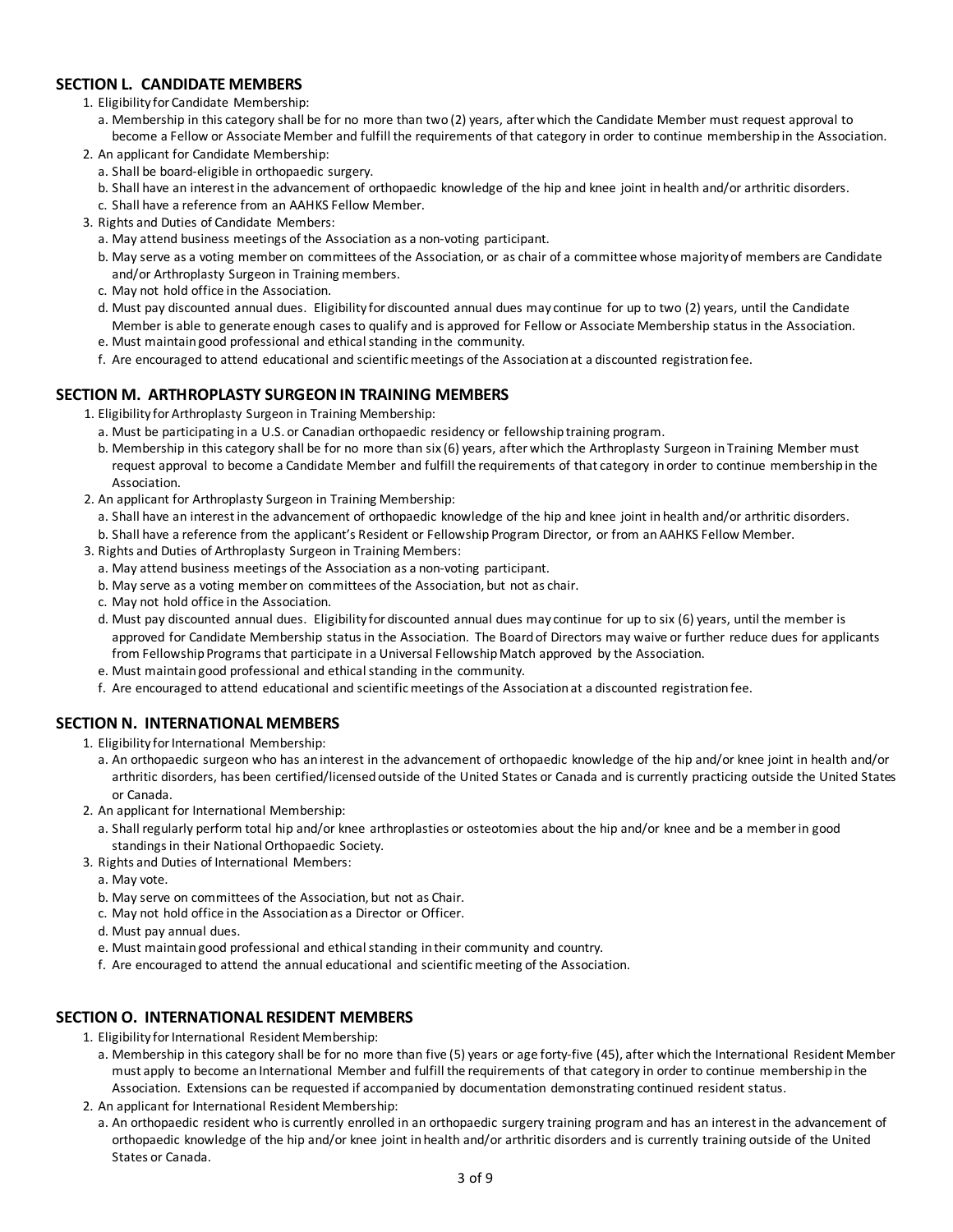- b. Shall have a letter of recommendation from an AAHKS Fellow, Associate or International Member.
- c. Shall have a letter of recommendation from the applicant's Residency Program Director.
- 3. Rights and Duties of an International Resident Member:
	- a. May not vote.
	- b. May not serve on committees of the Association.
	- c. May attend business meetings of the Association as a non-voting participant.
	- d. May not hold office in the Association.
	- e. Must pay discounted annual dues. Eligibility for International Resident status and discounted annual dues may continue for up to five (5) years or age forty-five (45). Extensions can be requested if accompanied by documentation demonstrating continued resident status.
	- f. Must maintain good professional and ethical standing in the community and country.
	- g. Are encouraged to attend the annual educational and scientific meeting of the Association at a discounted registration fee.

# **SECTION P. ELECTION OF MEMBERS**

- 1. Fellow, Associate, Candidate, Clinical Affiliate, Non-Clinical Affiliate, Arthroplasty Surgeon in Training, International and International Resident.
	- a. An applicant who fulfills eligibility requirements shall submit an application for membership to the Member Outreach Committee.
	- b. A slate of eligible applicants shall be submitted to the Board of Directors by the Member Outreach Committee.
	- c. The Board of Directors will vote on proposed members. A plurality of affirmative votes by the Board of Directors is required to elect Fellow, Associate, Candidate, Clinical Affiliate, Non-Clinical Affiliate, Arthroplasty Surgeon in Training, International and International Resident members.
- 2. Honorary Members shall be nominated by the Board of Directors and presented to the Association membership at the Annual Meeting for confirmation by the membership.
- 3. Emeritus Members are subject to approval by the Board of Directors.

# **SECTION Q. APPLICATION FOR MEMBERSHIP**

The application process and forms required for all categories of membership shall be sufficient to ensure that all requirements are met.

# **SECTION R. NOTIFICATION OF MEMBERSHIP**

- 1. All new Fellow, Associate, Candidate, Honorary, Emeritus, Clinical Affiliate, Non-Clinical Affiliate, Arthroplasty Surgeon in Training, International and International Resident members shall be notified of their membership status by the Secretary of the Association.
- 2. The Secretary shall be responsible for informing the unsuccessful candidates of the outcome of their application.

# **SECTION S. TERMINATION OF MEMBERSHIP**

- 1. A member in good standing may resign at any time after providing written notice to the Secretary of the Association and fulfilling all outstanding obligations to the Association.
- 2. A member who has failed to pay the annual dues within a time specified by the Board of Directors after a written reminder shall forfeit membership.
- 3. A member whose license to practice medicine has been revoked shall forfeit membership.
- 4. Failure to maintain a focus on total hip/knee surgery shall forfeit membership.
- 5. A member who fails to continue to satisfy the basic requirements for a category of membership for which he/she has applied and been admitted shall forfeit membership.

# **ARTICLE III. BOARD OF DIRECTORS**

# **SECTION A. COMPOSITION**

The Board of Directors will be composed of twelve (12) members consisting of the eight (8) officers and four (4) at-large members. TwoMembersat-Large will be elected each year and will each serve for two years. The Members-at-Large shall be:

- 1. Fellows of the Association with a minimum of two (2) years Fellow Membership in the Association.
- 2. No member may serve more than one (1) consecutive term as Member-at-Large.
- 3. Candidates for Members-at-Large shall be nominated by the Nominating Committee.
- 4. Members-at-Large shall be elected by Fellow, Associate or International Members in attendance at the Annual Meeting entitled to vote.
- 5. The names of the approved nominees will be distributed not less than five (5) or more than sixty (60) days before the date of the Annual Meeting to the voting members of the Association for action at the Annual Meeting. Additional nominations may be made from the floor.
- 6. A plurality of the votes shall elect.

# **SECTION B. DUTIES OF THE BOARD OF DIRECTORS**

- 1. The Board of Directors shall serve as the governing authority of the Association and shall consider all its activities and determine its policies. It may invite any person it deems helpful to participate in its deliberations at any meeting.
- 2. The Board of Directors shall convene at least two (2) times per year.
- 3. The Board of Directors shall approve the annual budget and expenditures of funds and shall request annual independent audits of the financial accounts of the Association.

# **SECTION C. QUORUM**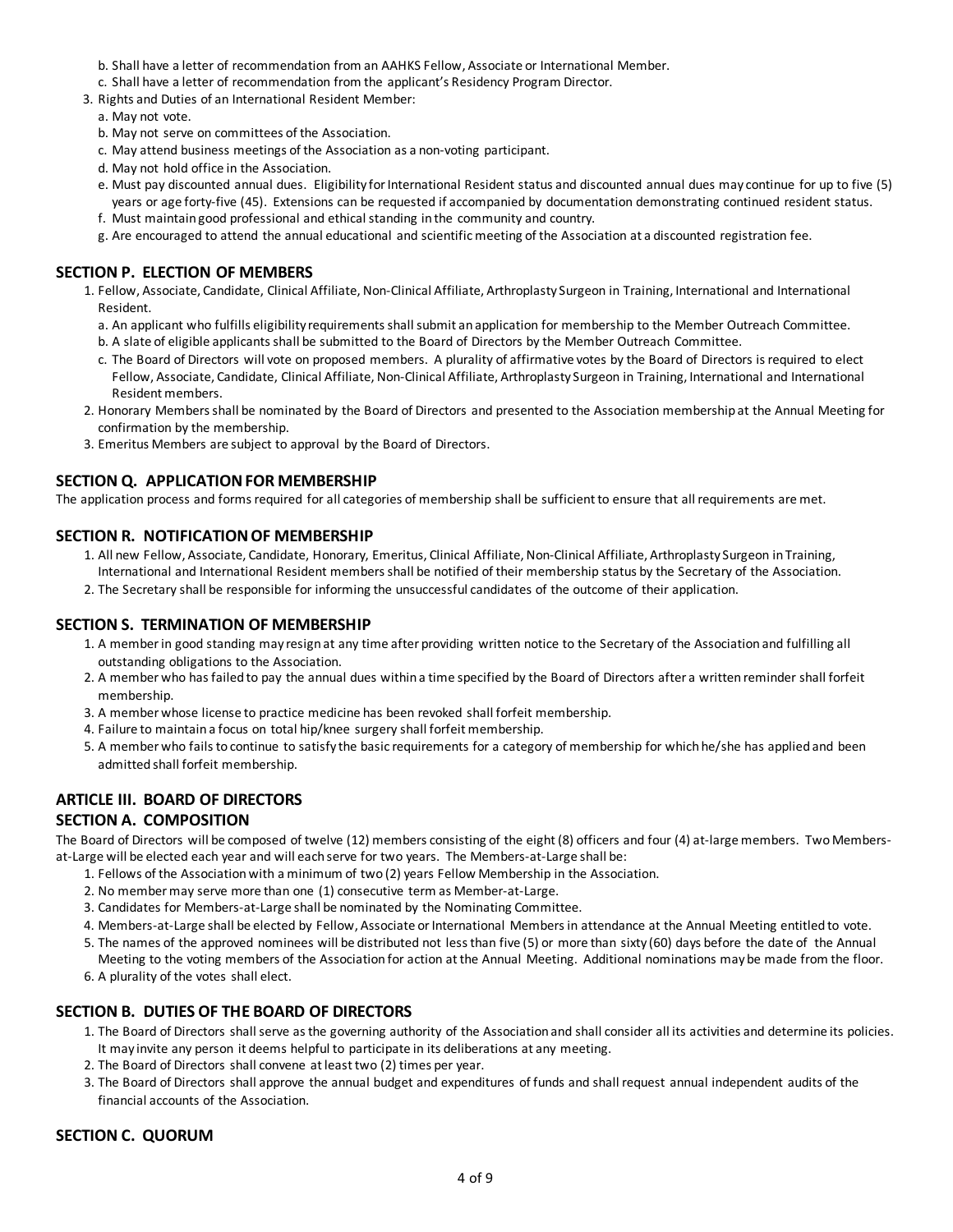A majority of the Board of Directors shall constitute a quorum. A majority vote of those present shall be required to take any action. The Board of Directors may meet electronically, consistent with Illinois law.

# **ARTICLE IV. OFFICERS AND DUTIES (Executive Board)**

# **SECTION A. OFFICERS**

The Officers of the Association shall be the immediate two (2) Past Presidents, the President, the First, Second and Third Vice-Presidents, the Secretary, and the Treasurer. All Officers must be Fellows of the Association.

#### **SECTION B. ELECTION OF OFFICERS**

- 1. The term of office of all Officers except the Secretary and Treasurer shall begin at the close of the Interim Meeting of the Association following the Annual Meeting at which they are elected and shall terminate at the close of the next Interim Meeting of the Association.
- 2. The Secretary and Treasurer shall each serve a three-year term that begins at the close of the Interim Meeting of the Association following the Annual Meeting at which they are elected.
- 3. No member may serve more than one (1) consecutive term in the same office except for Secretary and Treasurer.
- 4. The Secretary and Treasurer may serve in the same office for not more than two (2) consecutive terms.
- 5. Candidates for Officer positions shall be nominated by the Nominating Committee.
- 6. Election of Officers shall be by vote of Fellow and Associate Members in attendance at the Annual Meeting entitled to vote.
- 7. The names of the nominees will be distributed not less than five (5) or more than sixty (60) days before the date of the Annual Meeting to the voting members of the Association for action at the Annual Meeting. Additional nominations may be made from the floor.
- 8. A plurality of the votes shall elect.
- 9. In the event of death, resignation or incapacity of the Secretary or Treasurer, the Board of Directors shall appoint a member of the Board of Directors to serve in the position until the next Annual Meeting, at which time a Fellow Member shall be nominated by the Nominating Committee and elected by the membership to complete the term.

# **SECTION C. DUTIES OF THE OFFICERS**

#### **1. The President**

- a. Shall preside at all meetings of the Association, the Board of Directors and the Executive Committee and shall serve as the Chief Officer of the Association.
- b. Shall be empowered to act for the Association with the agreement of the Executive Committee in the event of any contingency not covered by the Bylaws.
- c. Shall appoint, with concurrence of the Board of Directors, members to represent the Association to other organizations, except as otherwise provided in these bylaws.
- d. Shall supervise the Executive Director.
- e. Shall be an Ex-Officio voting member of all committees and task forces except the Nominating Committee.
- f. Shall perform all other duties required by statute, these Bylaws or policy established by the Board of Directors.

#### **2. The First Vice-President**

- a. Shall preside at the meetings of the Association, the Board of Directors or the Executive Committee in the absence, or upon the request, of the President.
- b. Shall assume the duties of the President in the event of the death, resignation or incapacity of the President.
- c. Shall succeed to the Presidency at the close of the Interim Meeting of the Association.
- d. Shall serve on the Finance Committee for the term of office.
- e. Shall serve as Chair of the Committee on Committees and Bylaws for the term of office.
- f. Shall perform all other duties required by these Bylaws or policy established by the Board of Directors.

#### **3. The Second Vice-President**

- a. Shall succeed to the office of First Vice-President at the close of the Interim Meeting or in the event of the death, resignation or incapacity of the current First Vice-President.
- b. Shall serve as Board of Director's liaison to designated affiliated organizations for the term of office.
- c. Shall serve on the Committee on Committees and Bylaws for the term of office.
- d. Shall perform all other duties required by these Bylaws or policy established by the Board of Directors.

#### **4. The Third Vice-President**

- a. Shall succeed to the office of Second Vice-President at the close of the Interim Meeting or in the event of the death, resignation or incapacity of the current Second Vice-President.
- b. Shall appoint one (1) Fellow member to the Membership Committee to serve as Chair during the Third Vice-President's presidential year and one (1) Fellow to serve as Chair of the Annual Meeting during the Third Vice-President's presidential year, and as a member of appropriate committees.
- c. Shall serve on the Committee on Committees and Bylaws for the term of office.
- d. Shall perform all other duties required by these Bylaws or policy established by the Board of Directors.

#### **5. The Secretary**

- a. Shall see that official correspondence of the Association and the proceedings of all Membership meetings and all Board of Directors meetings are properly handled and records kept.
- b. Shall present a report of the Association's activities to the membership at all Business Meetings.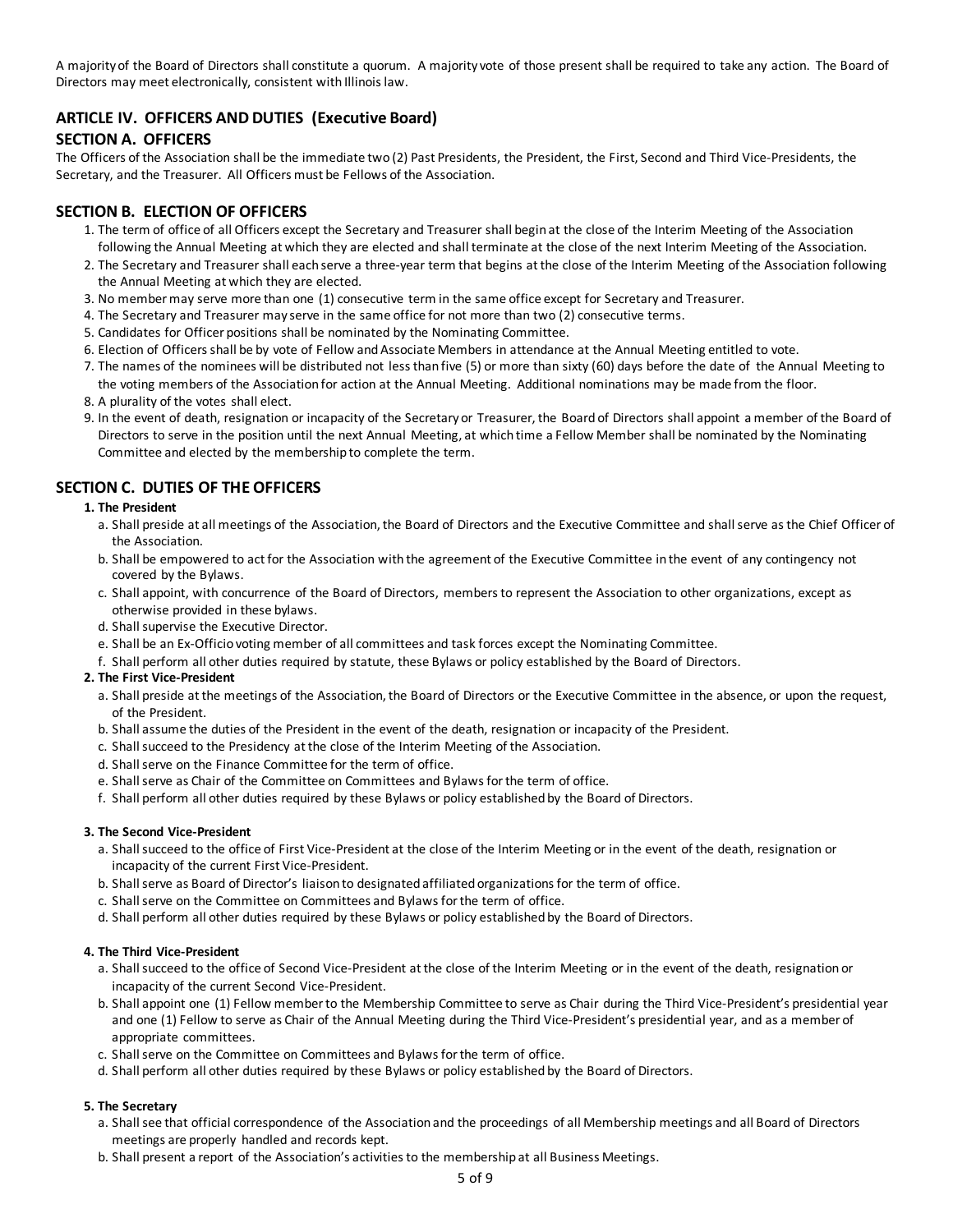- c. Shall see that notices required by these Bylaws are sent to Association members and shall conduct such other correspondence as may be requested by the President or the Board of Directors.
- d. Shall serve on the Committee on Committees and Bylaws for the term of office.
- e. Shall tally, collect and record Association membership and Board of Directors votes on Association business.
- f. Shall perform all other duties required by statute, these Bylaws or policy established by the Board of Directors.

#### **6. The Treasurer**

- a. Shall see that all funds are received and deposited in such bank or banks as may be designated by the Board of Directors.
- b. Shall see to the payment of all bills of the Association and the keeping of an itemized account of receipts and expenditures.
- c. Shall see that a record is kept of all dues-paying members and shall notify the Board of Directors of those delinquent in payment of dues.
- d. Shall present a financial report to the membership at each Business Meeting.
- e. Shall be bonded.
- f. Shall serve as Chair of the Finance Committee for the term of office.
- g. Shall perform all other duties required by statute, these Bylaws or policy established by the Board of Directors.

#### **7. Immediate Past President**

- a. Shall serve on the Finance Committee for the term of office.
- b. Shall serve as Chair of the Nominating Committee for the term of office.
- c. Shall serve as the Compliance Officer for the term of office, reviewing and enforcing conflicts of interest compliance of the Board of Directors, committee members and others representing the Association. In the event of a conflict for the Immediate Past President, an appropriate delegate may be appointed.
- d. Shall perform all other duties required by these Bylaws or policy established by the Board of Directors.

#### **8. Past President**

a. Shall perform duties as requested by the President or Board of Directors.

# **ARTICLE V. COMMITTEES**

# **SECTION A. STANDING COMMITTEES**

- **1. Member Outreach Committee**
	- A. Composition
		- 1. This committee shall consist of not less than (3) Fellow Members and no less than three (3) members from other categories that are eligible for appointment.
		- 2. The committee membership shall be appointed by the Committee on Committees based on the annual application process and confirmed by the Board of Directors.
	- B. Duties
		- 1. Prepare application forms for membership and distribution.
		- 2. Consider all completed applications for membership.
		- 3. Investigate all credentials and qualifications of applicants.
		- 4. Recommend applicants for Fellow, Associate, Candidate, Clinical Affiliate, Non-Clinical Affiliate, Arthroplasty Surgeon in Training, International and International Resident membership to the Board of Directors. Applications of proposed members who are rejected by the Member Outreach Committee shall be submitted to the Board of Directors for review.
		- 5. Be responsible for the membership recruitment and retention activities of the Association.

#### **2. Nominating Committee**

- A. Composition
	- 1. The committee shall consist of five (5) Fellow Members each serving for a term of one (1) year, including:
		- a. The Chair, who shall be the Immediate Past-President of the Association.
		- b. Three (3) Fellow members, who are not current members of the Board of Directors, elected by a plurality atthe Annual Meeting of the Association.
		- c. One (1) Fellow member appointed by the Board of Directors.
		- d. No member may serve consecutive terms.
- B. Duties
	- 1. Request nominations from the membership for Third Vice-President, Secretary and Treasurer (in years when the term of office is expiring), and two (2) At-large members of the Board of Directors.
	- 2. Request nominations from the membership for three (3) Fellow members to serve on the following year's Nominating Committee.
	- 3. Prepare a slate of candidates for election at the next Annual Meeting, including at least one nominee for the following elective
		- positions in the Association:
		- a. Third Vice-President
		- b. Secretary, in years when the term of office is expiring
		- c. Treasurer, in years when the term of office is expiring
		- d. Two (2) At-Large members of the Board of Directors
	- 4. Report the committee's recommendations for the slate of Board of Director candidates and following year's Nominating Committee to the Board of Directors at least sixty (60) days prior to the Annual Meeting.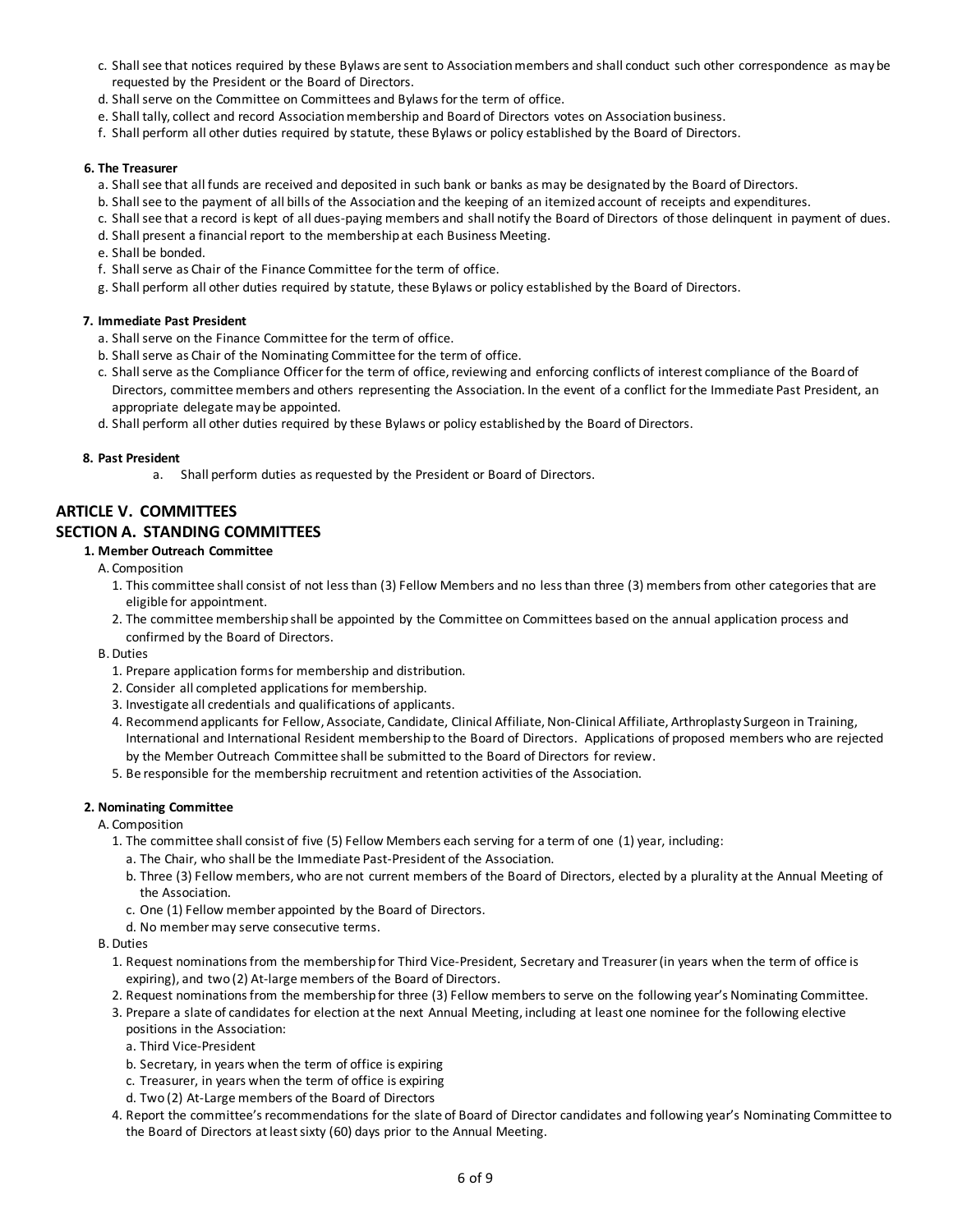#### **3. Finance Committee**

#### A. Composition

- 1. The committee shall consist of seven (7) members, including:
	- a. The Chair, who shall be the Treasurer of the Association.
	- b. The President of the Association.
	- c. The Immediate Past President of the Association.
	- d. The First Vice-President of the Association.
	- e. A Member-at-Large of the Board of Directors appointed by the current President of the Association.
	- f. Two (2) members-at-large with financial experience appointed from among the Fellows of the Association for three-year terms, and eligible for one (1) reappointment.
	- g. The Executive Director and Association Accounting Professionals shall serve as non-voting advisors to the committee**.**
- 2. The term of service will change each year consistent with the new occupant of the board position.

B. Duties

- 1. Develop fiscal policy.
- 2. Ensure the implementation by the Association of sound financial management practices.
- 3. Ensure the accuracy and validity of the financial and statistical information used by the Board of Directors or by external agencies to evaluate the fiscal affairs of the Association.
- 4. Review, guide and monitor the performance of invested funds held by the Association including endowment, restricted and unrestricted funds.
- 5. Review all Association expenditures over \$5,000.
- 6. Recommend the Annual Budget to the Board of Directors.

### **4. Committee on Committees and Bylaws**

A. Composition

- 1. The Committee shall consist of five (5) members, including:
	- a. The Chair, who shall be the First Vice-President of the Association.
	- b. The Second Vice-President of the Association.
	- c. The Third Vice-President of the Association.
	- d. The Secretary of the Association.
	- e. One (1) Member-at-Large of the Board of Directors appointed by the current President of the Association.
- 2. The term of service will change each year consistent with the new occupant of the board position.

#### B. Duties

- 1. Appoint the chairs of Standing Committees created by the Board of Directors.
- 2. Appoint members to the standing committees, except as provided by these Bylaws, upon written application from Members, or by selection based upon special qualifications.
- 3. Review, on annual basis, the composition, performance, and direction of all committees, and recommend the creation or dissolution of standing committees to the Board of Directors.
- 4. Initiate, review and recommend to the Board of Directors appropriate Bylaws changes.

#### **5. Executive Committee**

#### A. Composition

- 1. The Executive Committee shall be composed of the President, the First, Second and Third Vice-Presidents, the Secretary and the Treasurer of the Association.
- B. Duties
	- 1. The Executive Committee shall be empowered to act for the Board of Directors on emergency or time sensitive matters when convening the full Board of Directors is impractical. The members of the Board of Directors shall be notified of the actions of the Executive Committee by the most expeditious means.

#### **6. Additional Standing Committees**

Additional Standing Committees may be created by policy of the Board of Directors, including size and membership requirements.

# **7. Task Forces**

Task Forces may be appointed at the discretion of the President or by a majority of the Board of Directors, to carry out specific assigned tasks, which are expected to be of limited duration not requiring a standing committee.

# **ARTICLE VI. MEETINGS OF THE ASSOCIATION**

# **SECTION A. GENERAL MEMBERSHIP BUSINESS MEETINGS**

An Annual Meeting of the Members of the Association shall be held each year at a time and place to be determined by the Board of Directors at which the Members shall transact such business as may be properly brought before the meeting. Additionally, an Interim Meeting of the Members of the Association may be held after the Annual Meeting prior to the next Annual Meeting at a time and place to be determined by the Board of Directors at which the Members shall transact such business as may be properly brought before the meeting. For the purpose of transitioning officers and committee chairs, the spring meeting of the Board of Directors will be considered the Interim Meeting, if no Interim Meeting of the Members is held.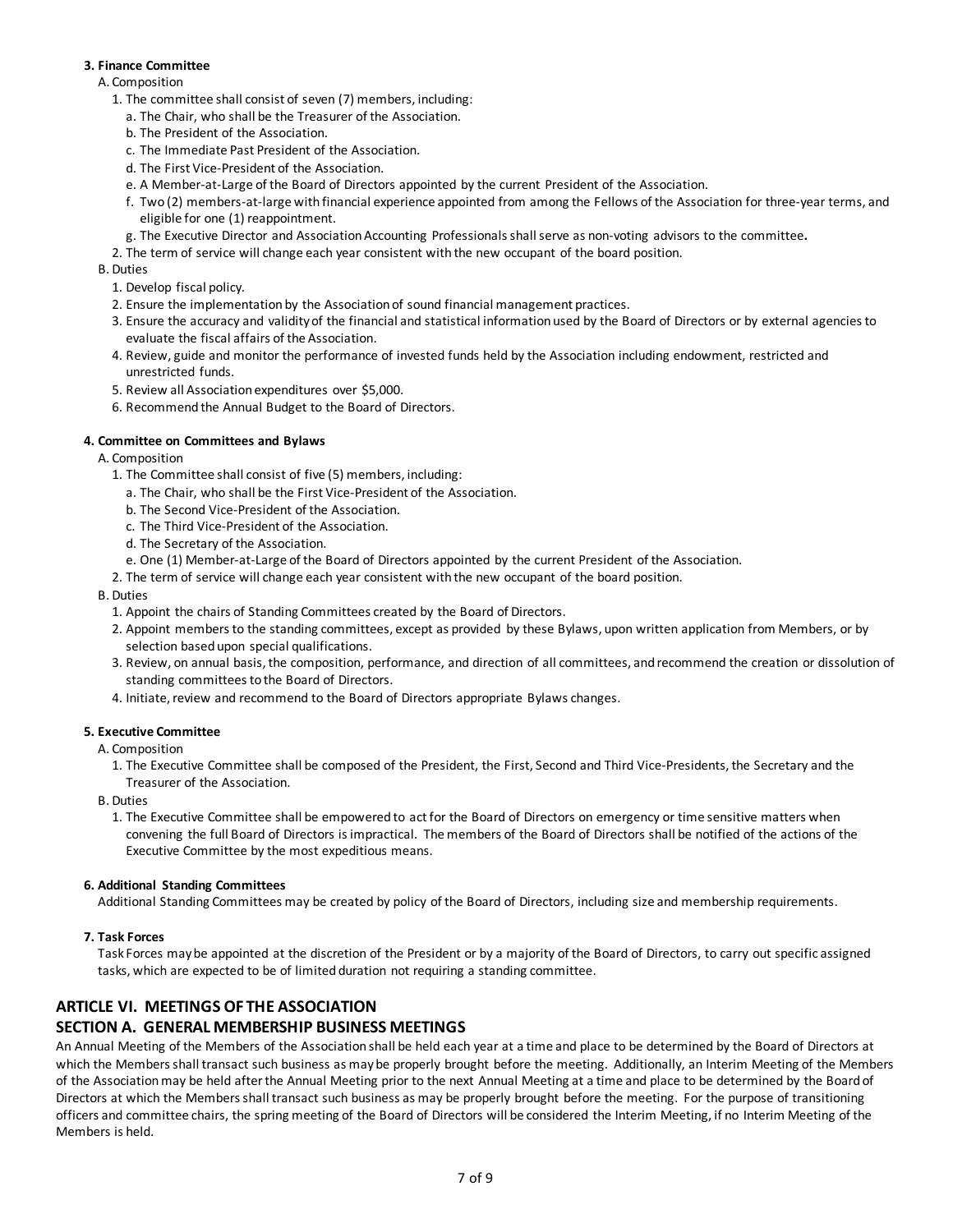### **SECTION B. SPECIAL MEETINGS**

- 1. Special General Membership Meetings of the Association may be called by the Board of Directors. The purpose and the business to be transacted at these Special General Meetings shall be stated in the notice of the meeting.
- 2. The Board of Directors may hold a special meeting of the Board at the discretion of the President or upon request by not less than six (6) members of the Board of Directors.

### **SECTION C. COMMITTEE MEETINGS**

Each standing committee may meet in conjunction with the Annual Meeting or the Interim Meeting of the Association and by conference call as needed. Task Force meetings shall be held by conference call at the discretion of the chair.

# **SECTION D. NOTICE**

Written or printed notice stating the place, day and hour of any business meeting of Members shall be delivered either personally, by mail or by electronic mail to each Member not less than five (5) or more than sixty (60) days before the date of such meeting, by or at the direction of the Board of Directors, the President or members of the Board of Directors calling the meeting. Written or printed notice stating the place, day and hour of any meeting of the Board of Directors shall be delivered either personally, by mail or by electronic mail to each Member of the Board not less than five (5) or more than sixty (60) days before the date of such meeting, by or at the direction of the Board of Directors, the President or members of the Board of Directors calling the meeting, provided, however, that the President may call emergency meetings of the Board of Directors with less notice. The purpose for which the meeting is called shall be stated in the notice when required by statute or these Bylaws. If mailed, the notice of a meeting shall be deemed delivered when deposited in the United States mail, with postage prepaid, addressed to the Member at his address as it appears on the records of the Association. If sent by electronic mail, the notice of a meeting shall be deemed delivered when directed to an electronic mail address at which the Member has consented to receive notice.

### **SECTION E. QUORUM**

A majority of Members registered at a meeting entitled to vote shall constitute a quorum for the transaction of business at regular or special meetings. A plurality vote of those voting on an issue shall be required to approve any matter.

### **SECTION F. PARLIAMENTARY PROCEDURE**

All meetings of the Association shall be conducted according to these Bylaws and Parliamentary Procedure according to a guide to Parliamentary Procedure selected by the Board of Directors.

### **ARTICLE VII. DISSOLUTION**

Dissolution of the Association must be approved by 75 percent of the Association's members.

#### **ARTICLE VIII. BYLAWS AMENDMENTS**

#### **SECTION A. PROPOSED AMENDMENTS**

The Board of Directors may propose amendments to these Bylaws for consideration by the membership. Fellow Members may also propose amendments to these Bylaws. Any amendment to the Bylaws proposed by Fellow Members must be signed by at least three (3) Fellow Members and submitted in writing to the Secretary of the Association. Amendments proposed by Fellow Members will be reviewed and voted upon by the Board of Directors. A two-thirds (2/3) affirmative vote by the Board of Directors will be required to place the proposed amendment for consideration by the membership. The Board of Directors can amend the proposed amendments, as can the membership.

#### **SECTION B. ASSOCIATION APPROVAL**

Notice of any proposed amendments to these Bylaws shall be given to all members entitled to vote at least ninety (90) days prior to a vote by the membership. If mailed, the notice of proposed amendments shall be deemed delivered when deposited in the United States mail, with postage prepaid, addressed to the Member at Member's address as it appears on the records of the Association. If sent by electronic mail, the notice of proposed amendments shall be deemed delivered when directed to an electronic mail address at which the Member has consented to receive notice. A vote may be conducted by ballot distributed by mail or electronic mail to all members entitled to vote or may be conducted at a general business meeting of the Association.

- 1. For a vote conducted by ballot, approval shall require a two-thirds (2/3) affirmative vote of the responding members of the entire membership entitled to vote when written notice of the proposed changes has been given to the voting members at least ninety (90) days prior to the ballot receipt deadline.
- 2. For a vote conducted at a general business meeting of the Association, approval shall require a two-thirds (2/3) affirmative vote of those present at a General Business Meeting and entitled to vote when written notice of the proposed changes has been given to the voting members at least ninety (90) days prior to the meeting date.

### **ARTICLE IX. CONTRACTUAL ARRANGEMENTS**

The Board shall be authorized to employ an Executive Director who shall serve as the chief administrative officer of the Association. The Executive Director shall possess such authority and be subject to whatever limitations the Board may impose. The Executive Director shall be delegated authority to act for and on behalf of the Association. The Executive Director may delegate to any other employee such responsibilities as he or she shall deem appropriate. The Executive Director shall be a non-voting ex-officio member of the Association Board of Directors. Ex-officio members of the Board shall not attend executive sessions of the Board except by specific invitation. The Association may enter into contractual arrangements with independent contractors for purposes of, but not limited to, meeting arrangements, accounting, secretarial assistance and legal